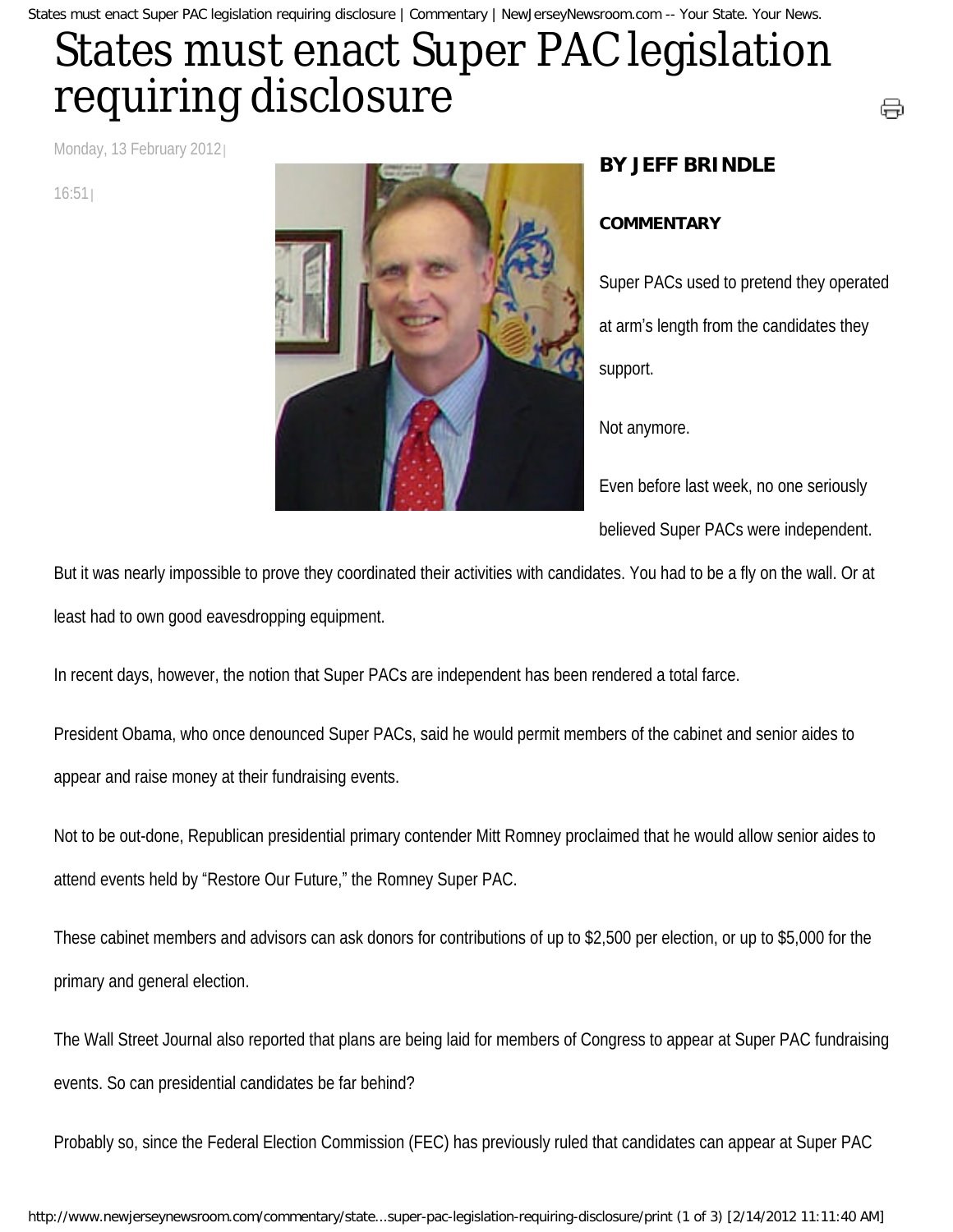States must enact Super PAC legislation requiring disclosure | Commentary | NewJerseyNewsroom.com -- Your State. Your News. events. And they can raise money.

Super PACs became part of the vernacular and began dotting the electoral landscape after the U.S. Supreme Court decision Citizens United v. FEC and the D.C. Circuit Court of Appeals decision in SpeechNow.Org v. FEC.

The legal theory was that as long as these PACs engaged only in independent spending, they could take contributions in unlimited amounts and spend as much as they like.

It turns out that theory was based on a faulty and extremely naïve premise.

To say that these groups are operating independently is preposterous on its face. Especially with the latest developments.

When you have cabinet members and campaign advisors attending Super PAC events and even raising money, there is no independence. What it amounts to is a slap in the face of the public, and an insult to our collective intelligence.

However ridiculous, it is the state of current law. And Super PACs at least are operating in compliance with it.

If there is one potential silver lining, it is that the Citizens United and SpeechNow cases both strongly supported the principle of disclosure.

The SpeechNow case allowed Super PACs to be unregulated in terms of spending and contribution limits, but nevertheless required that they register with the FEC and report their financial activity.

This approach isn't full-proof. In fact, many Super PACs are raising bundles from non-profit groups that currently aren't required to disclose their contributors. In those cases, the public still doesn't know the ultimate contributors.

Still, a little sunlight is better than none at all.

New Jersey voters should be concerned about Super PACs because they soon could be coming in droves. Under current state law, only those groups whose advertisements use the magic words, "vote for" or "against," or the equivalent thereof, are required to report as an independent expenditure committee. Groups can get around that by focusing solely on the positions candidates take on issues without explicitly mentioning the election.

For Super PACs and other groups that fail to expressly urge the election or defeat of candidates, there is no mechanism in http://www.newjerseynewsroom.com/commentary/state...super-pac-legislation-requiring-disclosure/print (2 of 3) [2/14/2012 11:11:40 AM]